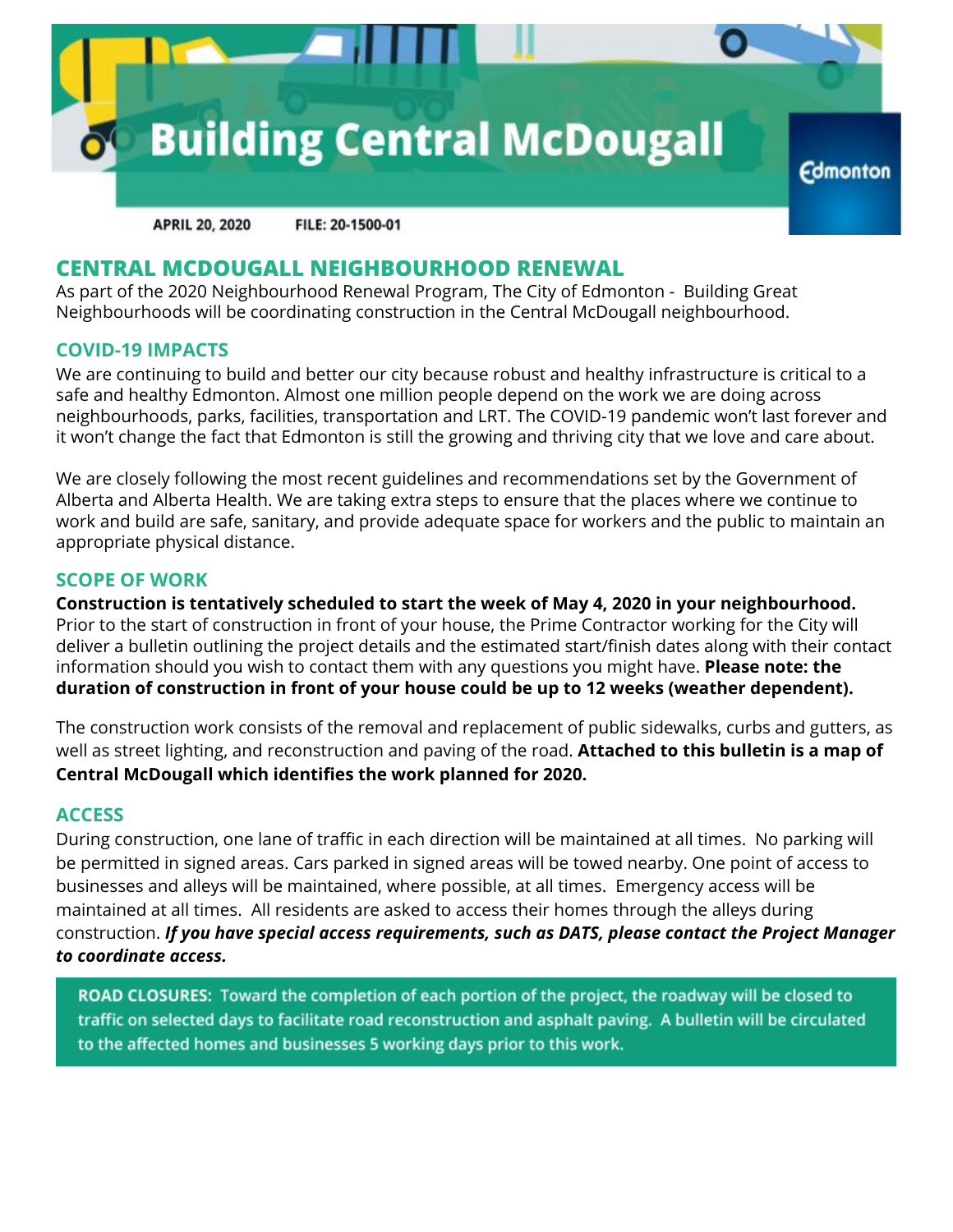# **Building Central McDougall**

## **LANDSCAPING**

As part of the construction process, some re-landscaping will be necessary. **Please mark all underground sprinkler systems to avoid damage during construction. Any sprinkler systems within the boulevard will not be replaced. Residents who wish to preserve special landscaping within 1 metre of the City sidewalk are advised that it must be removed prior to the expected construction start date of May 4, 2020.** The contractor is not required to remove, preserve or replace any landscaping within this area.

### **Canada Post**

During construction, Canada Post may choose to temporarily suspend mail delivery. If this happens, you should receive a notice of temporary suspension with information about which depot your mail is at, and how to claim it. If you are not receiving your mail but have not received a suspension notification, please call Canada Post customer service at 1-800-267-1177.

For information about what to expect during construction please visit: edmonton.ca/BuildingCentralMcDougall

Ikenna Uju 780-508-9412

City Of Edmonton - Building Great Neighbourhoods